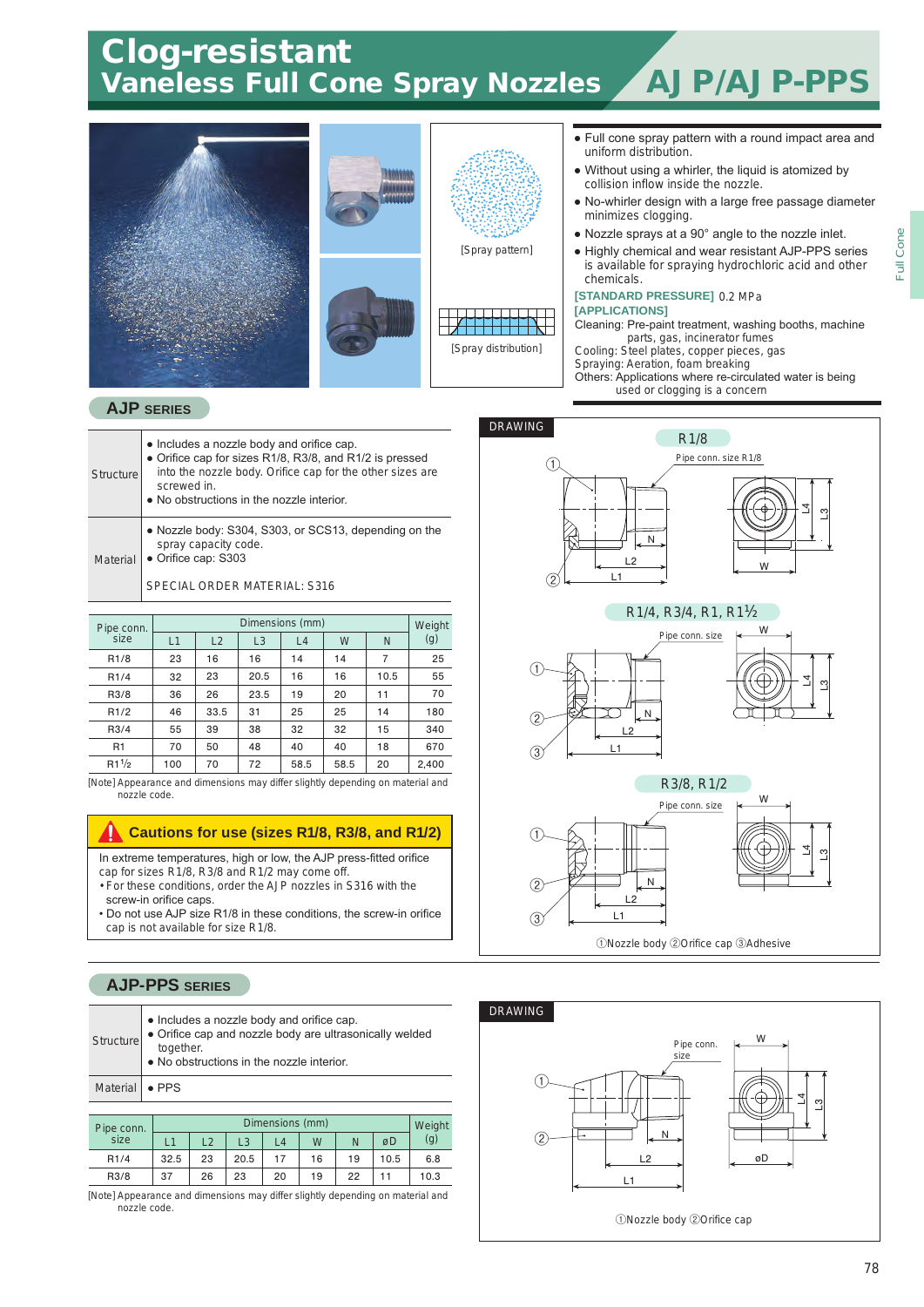## Clog-resistant Vaneless Full Cone Spray Nozzles AJP/AJP-PPS SERIES

|                      | Pipe connection size |                        |                                                                                           | Spray angle (°)<br>Spray capacity (L/min) |                      |                |                                                      |   |                                   | Mean                 | Free                 |                      |                              |                              |                              |                              |                              |                              |                              |                     |                          |
|----------------------|----------------------|------------------------|-------------------------------------------------------------------------------------------|-------------------------------------------|----------------------|----------------|------------------------------------------------------|---|-----------------------------------|----------------------|----------------------|----------------------|------------------------------|------------------------------|------------------------------|------------------------------|------------------------------|------------------------------|------------------------------|---------------------|--------------------------|
| Spray<br>capacity    |                      |                        |                                                                                           | AJP (metal)                               |                      |                |                                                      |   | <b>AJP-PPS</b>                    |                      |                      |                      |                              |                              |                              | drop.                        | pass.                        |                              |                              |                     |                          |
| code                 |                      |                        | R <sub>1</sub> /8 R <sub>1</sub> /4 R <sub>3</sub> /8 R <sub>1</sub> /2 R <sub>3</sub> /4 |                                           |                      | R <sub>1</sub> | $R$ <sub>1</sub> <sup><math>\frac{1}{2}</math></sup> |   | $R1/4$ $R3/8$                     | 0.05<br><b>MPa</b>   | 0.2<br><b>MPa</b>    | 0.5<br>MPa           | 0.03<br>MPa                  | 0.05<br><b>MPa</b>           | 0.1<br><b>MPa</b>            | 0.15<br><b>MPa</b>           | 0.2<br><b>MPa</b>            | 0.3<br><b>MPa</b>            | 0.5<br><b>MPa</b>            | dia.<br>$(\mu m)$   | dia.<br>(mm)             |
| 02<br>03             | O<br>0               |                        |                                                                                           |                                           |                      |                |                                                      |   |                                   | 64<br>65             | 75<br>75             | 69<br>69             | —                            | 1.02<br>1.53                 | 1.43<br>2.14                 | 1.74<br>2.61                 | 2.00<br>3.00                 | 2.35<br>3.53                 | 2.89<br>4.33                 | 640                 | 1.5<br>1.9               |
| 04<br>05<br>06<br>07 |                      | О<br>O<br>$\circ$<br>0 |                                                                                           |                                           |                      |                |                                                      | О |                                   | 65<br>65<br>70<br>70 | 75<br>75<br>80<br>80 | 68<br>68<br>73<br>73 | 1.59<br>1.99<br>2.39<br>2.79 | 2.04<br>2.55<br>3.06<br>3.57 | 2.86<br>3.57<br>4.29<br>5.00 | 3.48<br>4.35<br>5.22<br>6.09 | 4.00<br>5.00<br>6.00<br>7.00 | 4.70<br>5.88<br>7.06<br>8.23 | 5.77<br>7.21<br>8.66<br>10.1 | $\mathcal{P}$       | 2.2<br>2.5<br>2.8<br>3.1 |
| 08<br>10<br>12       |                      |                        | O<br>O<br>O                                                                               |                                           |                      |                |                                                      |   | $\circlearrowright$<br>$\bigcirc$ | 70<br>70<br>75       | 80<br>80<br>85       | 73<br>73<br>78       | 3.19<br>3.98<br>4.78         | 4.08<br>5.10<br>6.12         | 5.71<br>7.14<br>8.57         | 6.96<br>8.70<br>10.4         | 8.00<br>10.0<br>12.0         | 9.54<br>11.9<br>14.3         | 11.9<br>14.9<br>17.9         | 740                 | 3.1<br>3.5<br>4.0        |
| 14<br>16             |                      |                        | O<br>C                                                                                    |                                           |                      |                |                                                      |   | О                                 | 75<br>75             | 85<br>85             | 78<br>78             | 5.57<br>6.37                 | 7.14<br>8.16                 | 10.0<br>11.4                 | 12.2<br>13.9                 | 14.0<br>16.0                 | 16.7<br>19.1                 | 20.9<br>23.8                 | 820                 | 4.4<br>4.8               |
| 18<br>20<br>23       |                      |                        |                                                                                           | О<br>$\circlearrowright$<br>$\bigcirc$    |                      |                |                                                      |   |                                   | 76<br>76<br>76       | 85<br>85<br>85       | 79<br>79<br>79       | 7.17<br>7.96<br>9.16         | 9.18<br>10.2<br>11.7         | 12.9<br>14.3<br>16.4         | 15.7<br>17.4<br>20.0         | 18.0<br>20.0<br>23.0         | 21.6<br>23.9<br>27.5         | 27.1<br>30.1<br>34.6         | $\mathcal{E}$       | 5.0<br>5.4<br>5.7        |
| 26<br>30<br>35       |                      |                        |                                                                                           | Ō<br>O<br>О                               |                      |                |                                                      |   |                                   | 76<br>76<br>83       | 85<br>85<br>90       | 79<br>79<br>85       | 10.4<br>11.9<br>13.9         | 13.3<br>15.3<br>17.9         | 18.6<br>21.4<br>25.0         | 22.6<br>26.1<br>30.4         | 26.0<br>30.0<br>35.0         | 31.1<br>35.9<br>41.9         | 39.1<br>45.1<br>52.6         | 900                 | 6.0<br>6.4<br>7.1        |
| 40<br>45             |                      |                        |                                                                                           | О<br>C                                    |                      |                |                                                      |   |                                   | 83<br>83             | 90<br>90             | 85<br>85             | 15.9<br>17.9                 | 20.4<br>23.0                 | 28.6<br>32.1                 | 34.8<br>39.1                 | 40.0<br>45.0                 | 47.9<br>53.9                 | 60.1<br>67.6                 |                     | 7.7<br>8.5               |
| 50<br>55             |                      |                        |                                                                                           | $\bigcirc$                                |                      |                |                                                      |   |                                   | 83<br>83             | 90<br>90             | 85<br>85             | 19.9<br>21.9                 | 25.5<br>28.1                 | 35.7<br>39.3                 | 43.5<br>47.8                 | 50.0<br>55.0                 | 59.9<br>65.9                 | 75.1<br>82.6                 | 1.000               | 9.0<br>9.0               |
| 60                   |                      |                        |                                                                                           |                                           | О<br>C               |                |                                                      |   |                                   | 83                   | 90                   | 85                   | 23.9                         | 30.6                         | 42.9                         | 52.2                         | 60.0                         | 71.8                         | 90.2                         |                     | 9.4                      |
| 70<br>80<br>90       |                      |                        |                                                                                           |                                           | C<br>С<br>$\bigcirc$ |                |                                                      |   |                                   | 83<br>83<br>83       | 90<br>90<br>90       | 85<br>85<br>85       | 27.9<br>31.9<br>35.8         | 35.7<br>40.8<br>45.9         | 50.0<br>57.1<br>64.3         | 60.9<br>69.6<br>78.3         | 70.0<br>80.0<br>90.0         | 83.8<br>95.8<br>108          | 105<br>120<br>135            | 冫                   | 10.2<br>11.1<br>11.4     |
| 100                  |                      |                        |                                                                                           |                                           |                      | О              |                                                      |   |                                   | 83                   | 90                   | 85                   | 39.8                         | 51.0                         | 71.4                         | 87.0                         | 100                          | 120                          | 150                          | 1,120               | 12.2                     |
| 120<br>150           |                      |                        |                                                                                           |                                           |                      | Ċ<br>0         |                                                      |   |                                   | 83<br>83             | 90<br>90             | 85<br>85             | 47.8<br>59.7                 | 61.2<br>76.5                 | 85.7<br>107                  | 104<br>130                   | 120<br>150                   | 144<br>180                   | 180<br>225                   | ₹                   | 13.0<br>15.0             |
| 180<br>200<br>250    |                      |                        |                                                                                           |                                           |                      |                | $\bigcirc$<br>O                                      |   |                                   | 83<br>83<br>83       | 90<br>90<br>90       | 85<br>85<br>85       | 71.7<br>79.6<br>99.5         | 91.8<br>102<br>128           | 129<br>143<br>179            | 157<br>174<br>217            | 180<br>200<br>250            | 216<br>239<br>299            | 270<br>301<br>376            | 1,280<br>₹<br>1,350 | 15.5<br>17.9<br>19.8     |